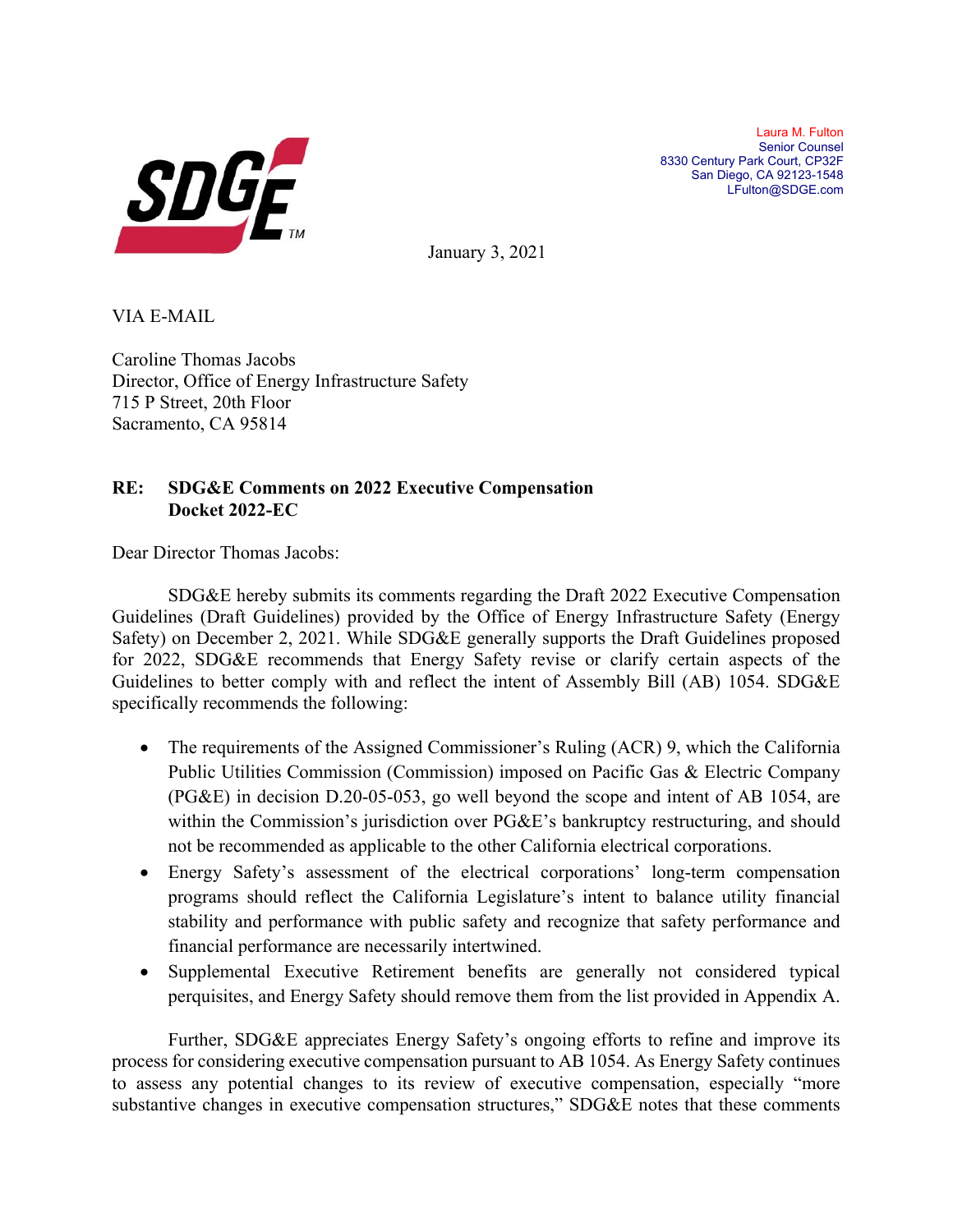are specifically limited to the Draft Guidelines for 2022 and looks forward to further opportunities to comment on future proposals for subsequent years.<sup>1</sup>

## **I. The Measures of ACR 9 Exceed the Scope and Intent of AB 1054 and Should Not Be Required of the Other Electrical Corporations**

Energy Safety's Draft Guidelines "encourage[]" the other electrical corporations to "review and consider adopting measures from [PG&E's] ACR Executive Compensation Proposal 9 in the spirit of transparency and furthering the purpose of AB 1054."<sup>2</sup> Some of the requirements of ACR 9, however, go far beyond the scope of AB 1054's objective to ensure the compensation of electrical corporation executives promotes safety and financial stability. Instead, ACR 9 provides additional oversight of PG&E's corporate governance and financial structure in light of its "safety history, criminal probation, and recent financial condition," at the time of its bankruptcy, consistent with the Legislature's direction regarding the PG&E reorganization in AB 1054.3

AB 1054 imposed several requirements upon the Commission to assess and approve PG&E's reorganization plan and emergence from bankruptcy in order to permit PG&E to participate in the Wildfire Fund.<sup>4</sup> Through that process, the Legislature tasked the Commission to approve "the reorganization plan and other documents resolving the insolvency proceeding, including the electrical corporation's resulting governance structure as being acceptable in light of [PG&E's] safety history, criminal probation, recent financial condition, and other factors deemed relevant by the Commission."<sup>5</sup> It was thus through the bankruptcy proceeding and the Commission's statutory oversight over the corporate reorganization that the requirements of ACR 9 were developed. Many of these requirements, including a presumption against the provision of executive compensation in the event PG&E's infrastructure is determined to be the source of a catastrophic wildfire (a presumption that may be reviewed and reversed by the Commission), far exceed AB 1054's regulation of executive compensation. Instead, they specifically seek to impose additional requirements on PG&E in light of its past performance.

The various California electrical corporations are all uniquely situated. The relative maturity of the various wildfire mitigation programs and the electrical corporations' safety outcomes continue to differ and evolve. For over a decade, SDG&E has been recognized as a leader in safety and wildfire mitigation. Energy Safety should continue to recognize the salient differences in approaches and outcomes. Imposing (or encouraging) uniformity for uniformity's sake fails to continuously incentivize safety improvements and is inconsistent with the intent of AB 1054.

Ultimately, Energy Safety's statutory role is to review the structure of the electrical corporations' executive compensation plans and approve them if they meet the requirements established by AB 1054. It is AB 1054 that sets the baseline that the electrical corporations must

2 Draft Guidelines at 8.

3 D.20-05-053 at 13.

4 D.20-05-053 at 2-3; Pub. Util. Code § 3292(b).

5 Pub. Util. Code §3292(b)(1)(C).

<sup>1</sup> Draft Guidelines at 7.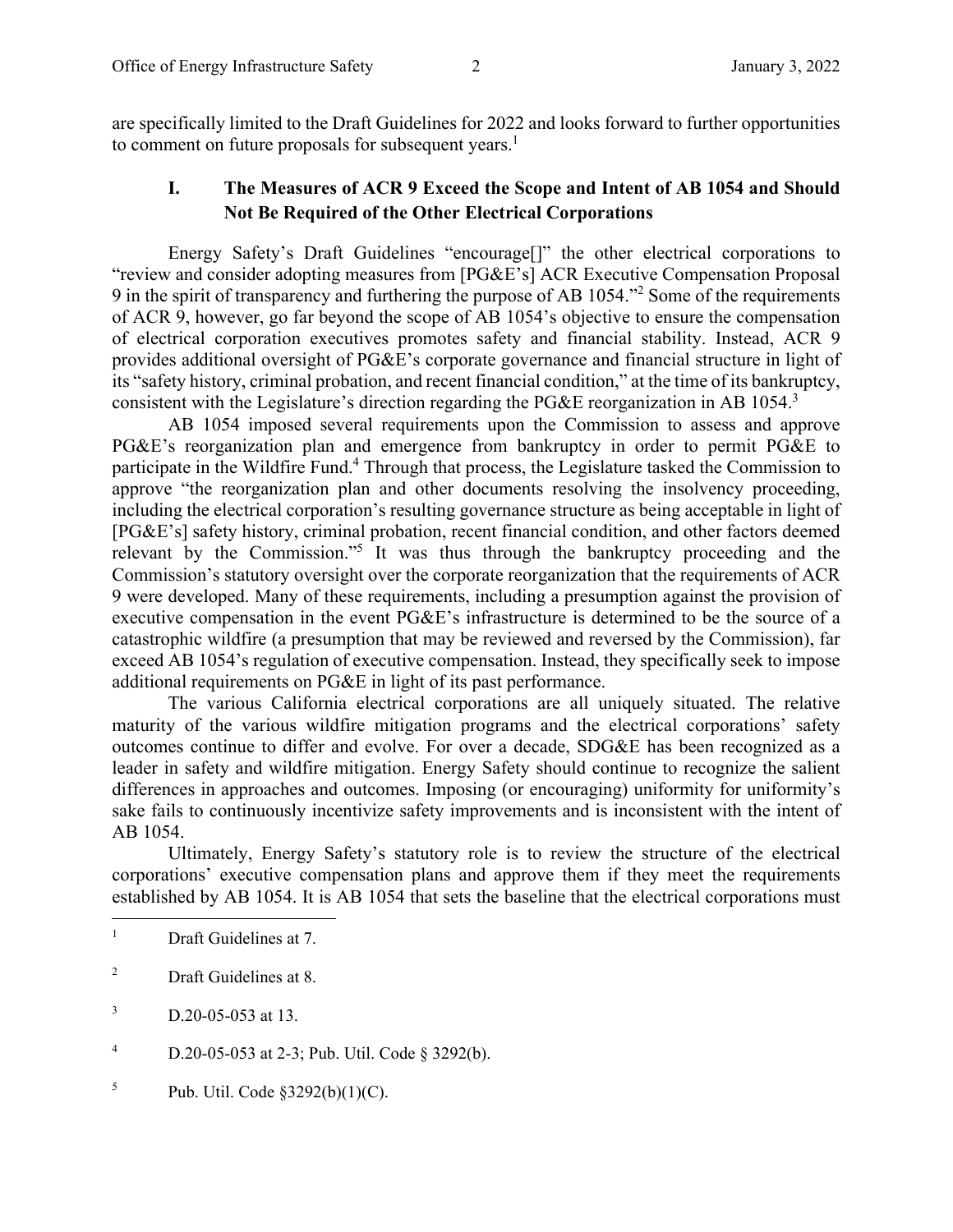meet to receive a safety certification. And as evidenced by the Draft Guidelines, AB 1054 already creates a comprehensive and transparent method to promote safety and properly align executive incentive structures. As is clear from the nearly 50 pages of guidance, Energy Safety has effectively leveraged the tools of AB 1054 to create a method of understanding the utilities' executive compensation structures and ensuring they adequately "promote safety as a priority and [] ensure public safety and utility financial stability."<sup>6</sup> Any further expansion of the requirements is both unnecessary and contrary to AB 1054.

#### **II. Regulation of Long-Term Incentive Programs Should Continue to Recognize the Interplay of Safety Performance and Financial Performance**

The Draft Guidelines have two distinct reporting requirements related to long-term incentive programs. Section 4 addresses the provisions of Public Utilities Code Section 8389(e)(4) and the general structure of the electrical corporations' executive incentive compensation. Notably, Section 8389(e)(4) does not mention, nor does it prescribe the specific structure and application of long-term incentive compensation. Section 7 of the Draft Guidelines addresses the requirements of Public Utilities Code Section 8389(e)(6), which applies to new or amended executive contracts and has specific requirements regarding the structure and vesting period of executive long-term incentive compensation. In the examples tables and templates provided, Section 4 of the Draft Guidelines implies an intent by Energy Safety to require additional reporting metrics on long-term incentive compensation pursuant to Section 8389(e)(4). To the extent Energy Safety seeks to impose specific metrics related to long-term compensation beyond financial performance in the form of company stock, such regulation would run afoul of AB 1054.

In drafting AB 1054 the Legislature recognized—and was keenly aware of—the interplay between an electrical corporation's safety performance and its stock performance.<sup>7</sup> Public Utilities Code Section 8389(e)(6) specifically permits that long term compensation "may take the form of grants of the electrical corporation's stock, based on the electrical corporation's long-term performance and value."<sup>8</sup> The market rewards strong safety performance, and correspondingly punishes companies with poor safety or governance records. This is why the Legislature specifically permitted the electrical corporations to structure their long-term compensation through grants of stock. And the interplay between safety performance and financial stability is also recognized in Public Utilities Code Section 8389(e)(4) through its directive that executive compensation should ensure both "public safety and *utility financial stability*."9 Financial stability is inexorably intertwined with an electrical corporation's financial performance and its available capital, and stock price is an ideal metric to measure this goal of AB 1054. Energy Safety should thus continue to refrain from imposing any additional metrics related to long-term compensation.

<sup>6</sup> Pub. Util. Code §8389(e)(4).

<sup>7</sup> For instance, in the wake of the catastrophic fires in 2017 and 2018, PG&E's stock price went from \$46.81 to \$26.81 from October to November 2018. At present, it trades even below those levels.

<sup>8</sup> Pub. Util. Code §8389(e)(6)(A)(iii).

<sup>9</sup> Pub. Util. Code §8389(e)(4) (emphasis added).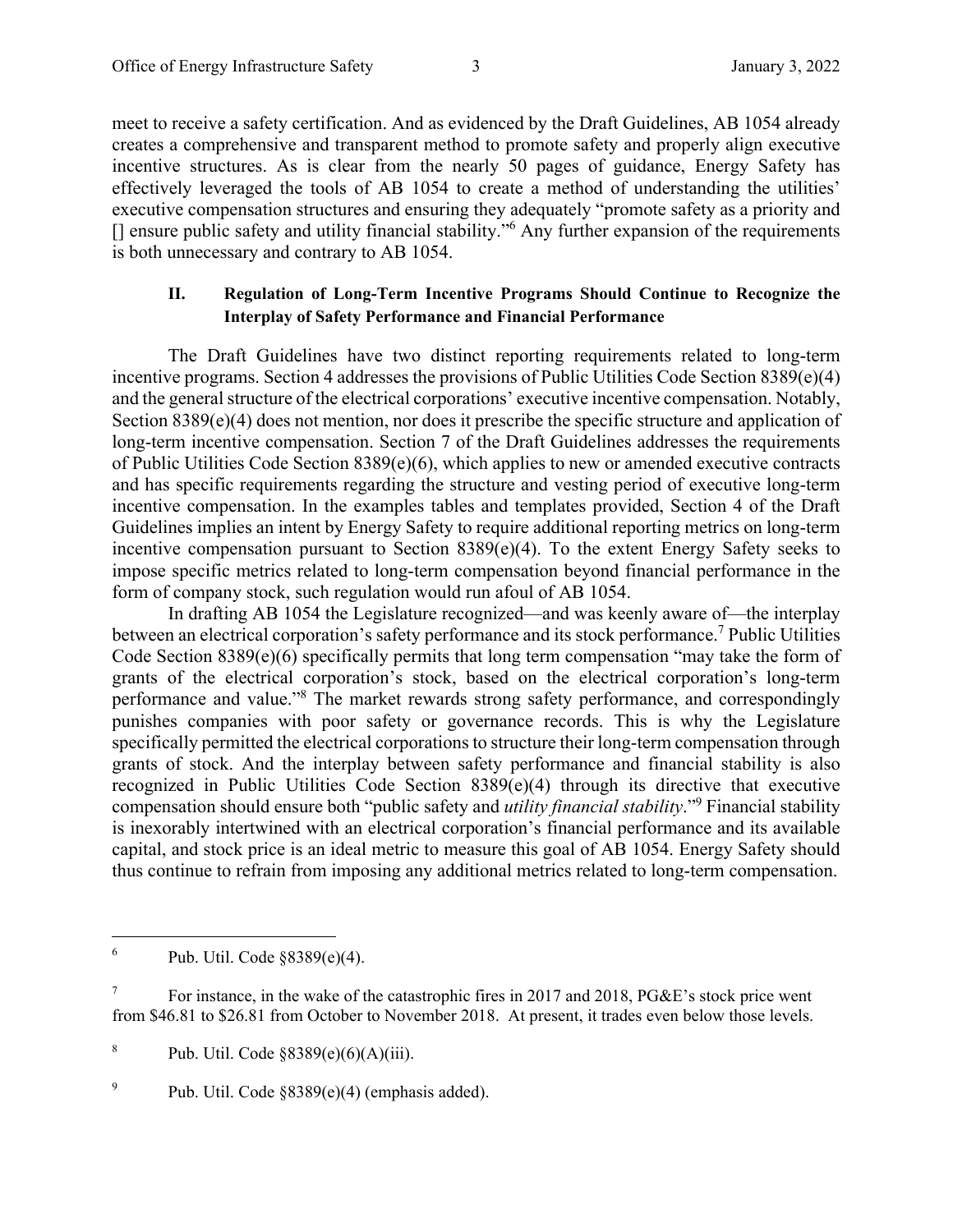### **III. Energy Safety Should Remove Supplemental Executive Retirement Plans from Appendix A, As They Are Not Considered Perquisites**

To achieve AB 1054's direction to minimize "indirect or ancillary compensation that is not aligned with shareholder and taxpayer interest in the electrical corporation,"10 Section 6 of the Draft Guidelines instructs the electrical corporations to list perquisites provided to executive officers with new or amended contracts. Appendix A then provides the list of example perquisites, including benefits such as health and country club memberships, company cars, first class travel or the use of company airplanes, financial planning services, relocation assistance and security services. Appendix A also lists the Supplemental Executive Retirement Plan (SERP) as a proposed example of a perquisite. The SERP should be removed from the list in Appendix A as it is a form of a retirement or pension plan, and generally not considered a perquisite. Inclusion of the SERP as a perquisite would be inconsistent with the aims of AB 1054 and the generally accepted categorization of SERPs as a retirement benefit.

A SERP is a form of a non-qualified retirement plan under which benefits are paid after the executive retires. A SERP is in no way akin to the other forms of perquisites listed in Appendix A, which are all short term or immediate perks, generally for personal pleasure, that go above and beyond traditional financial compensation. A SERP is also a commonly used tool to recruit and retain top-level executives by allowing certain tax advantages, which is completely distinct from the type of benefits that Public Utilities Code Section 8389(e)(6)(a)(iv) sought to minimize. Unlike potential high-profile examples such as excessive private jet travel or extravagant country club memberships, a SERP is directly aligned with taxpayer and shareholder (and Energy Safety's) interest in recruiting the talent necessary to promote safe, reliable utility service in California.

Additionally, including a SERP as a perquisite would be inconsistent with Energy Safety's proposed definition of the "denominator" to assess the "primary portion" requirement of AB 1054. Energy Safety proposes using Total Direct Compensation as the denominator, which specifically does not include "benefit programs," including those programs that "provide financial security in the case of … retirement."11 Using this definition, because the SERP is a retirement benefit with a value deferred until the executive's retirement, it should not be considered a perk, nor should it be counted as a part of the executive's Total Direct Compensation.

As an example, the Securities and Exchange Commission (SEC) does not consider SERP benefits to be perquisites for reporting purposes. In Item 402 of Regulation S-K, which provides instructions to complete the summary compensation tables for SEC reporting, it requires that pension plans, *including SERP benefits*, be reported in the "Change in Pension Value and Nonqualified Deferred Compensation Earnings" column. But perquisites are reported in the "All Other Compensation" column.12 The "Change in Pension Value and Nonqualified Deferred

<sup>&</sup>lt;sup>10</sup> Pub. Util Code  $§8389(e)(6)(iv)$ .

<sup>&</sup>lt;sup>11</sup> Draft Guidelines at 55-57. Energy Safety proposes calculating Total Direct Compensation as "Base Salary + Short Term Incentive Program compensation + Long Term Incentive Program compensation + Perquisite compensation." *Id.* at 57.

<sup>&</sup>lt;sup>12</sup> 17 C.F.R. §229.402 (Item 402) at 402(c)(2)(viii) ("The disclosure required pursuant to paragraph (c)(2)(viii)(A) of this Item applies to each plan that provides for the payment of retirement benefits, or benefits that will be paid primarily following retirement, including but not limited to tax-qualified defined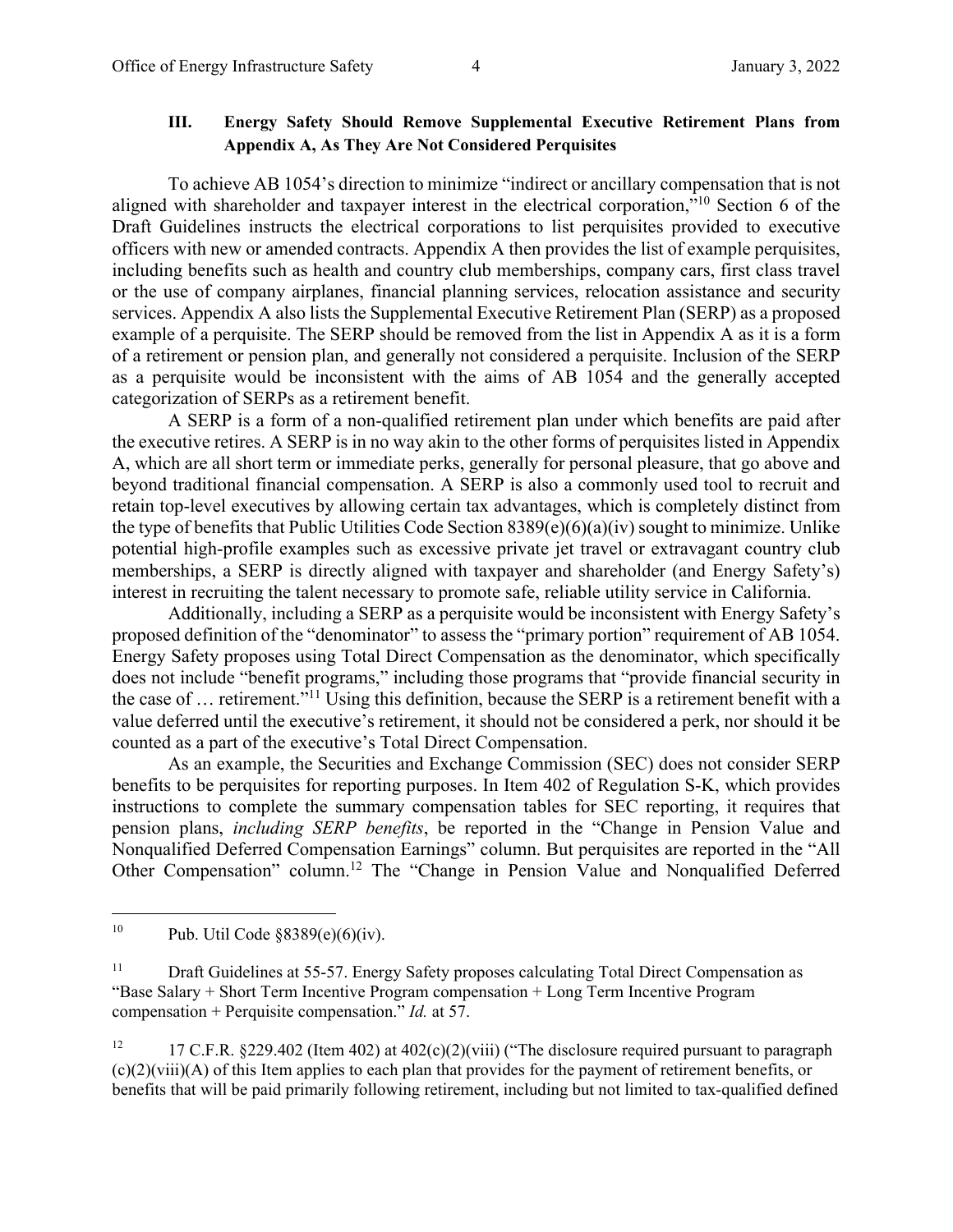Compensation Earnings" column (Column H in the below table) includes the aggregate change in the actuarial present value of the named executive officer's accumulated benefit under all defined benefit and actuarial pension plans (including supplemental plans) from the pension plan measurement date used for financial statement reporting purposes with respect to the registrant's audited financial statements for the prior completed fiscal year to the pension plan measurement date used for financial statement reporting purposes with respect to the registrant's audited financial statements for the covered fiscal year.

| Name        | Year | Salary                   | <b>Bonus</b> | <b>Stock</b> | Option | Non-      | Change in            | All          | Total |
|-------------|------|--------------------------|--------------|--------------|--------|-----------|----------------------|--------------|-------|
| and         |      | (S)                      | (S)          | Awards       | Awards | Equity    | <b>Pension Value</b> | Other        | (S)   |
| Principal   |      |                          |              | (S)          | (S)    | Incentive | and Nonquali-        | Compensation |       |
| Position    |      |                          |              |              |        | Plan      | fied Deferred        | (S)          |       |
|             |      |                          |              |              |        | Compen-   | Compensation         |              |       |
|             |      |                          |              |              |        | sation    | Earnings             |              |       |
|             |      |                          |              |              |        | (S)       | (S)                  |              |       |
|             |      |                          |              |              |        |           |                      |              |       |
| (a)         | (b)  | $\left( \text{c}\right)$ | (d)          | (e)          | (f)    | (g)       | (h)                  | (i)          | (j)   |
| <b>PEO</b>  |      |                          |              |              |        |           |                      |              |       |
| <b>PFO</b>  |      |                          |              |              |        |           |                      |              |       |
| A           |      |                          |              |              |        |           |                      |              |       |
| B           |      |                          |              |              |        |           |                      |              |       |
| $\mathbf C$ |      |                          |              |              |        |           |                      |              |       |

#### **SUMMARY COMPENSATION TABLE**

Because a SERP is a type of retirement or pension benefit, the SEC does not treat it as a perquisite, nor should Energy Safety. Retirement benefits are not a perk related to an executive's discretionary position. The SEC separates the reporting of perquisites as "other compensation," and the list of example perquisites includes many of the same "perks" listed in Appendix A of the Draft Guidelines, such as club memberships, the use of company vehicles for personal travel, security, and financial planning advice.<sup>13</sup> Notably, AB 1054 makes no mention of an intent to regulate or examine the retirement or pension benefits of executives. There is no rational explanation for why a SERP, which is considered a retirement benefit by shareholders and federal

benefit plans and *supplemental executive retirement plans*, but excluding tax-qualified defined contribution plans and nonqualified defined contribution plans.")(emphasis added).

<sup>&</sup>lt;sup>13</sup> In proposing the current Item 402, the SEC noted that "applying the concepts that we outline above, examples of items requiring disclosure as perquisites or personal benefits under Item 402 include, but are not limited to: club memberships not used exclusively for business entertainment purposes, personal financial or tax advice, personal travel using vehicles owned or leased by the company, personal travel otherwise financed by the company, personal use of other property owned or leased by the company, housing and other living expenses (including but not limited to relocation assistance and payments for the executive or director to stay at his or her personal residence), security provided at a personal residence or during personal travel, commuting expenses (whether or not for the company's convenience or benefit), and discounts on the company's products or services not generally available to employees on a non-discriminatory basis." SEC RIN 3235-A180 "Executive Compensation and Related Person Disclosure," available at https://www.sec.gov/rules/final/2006/33-8732a.pdf).